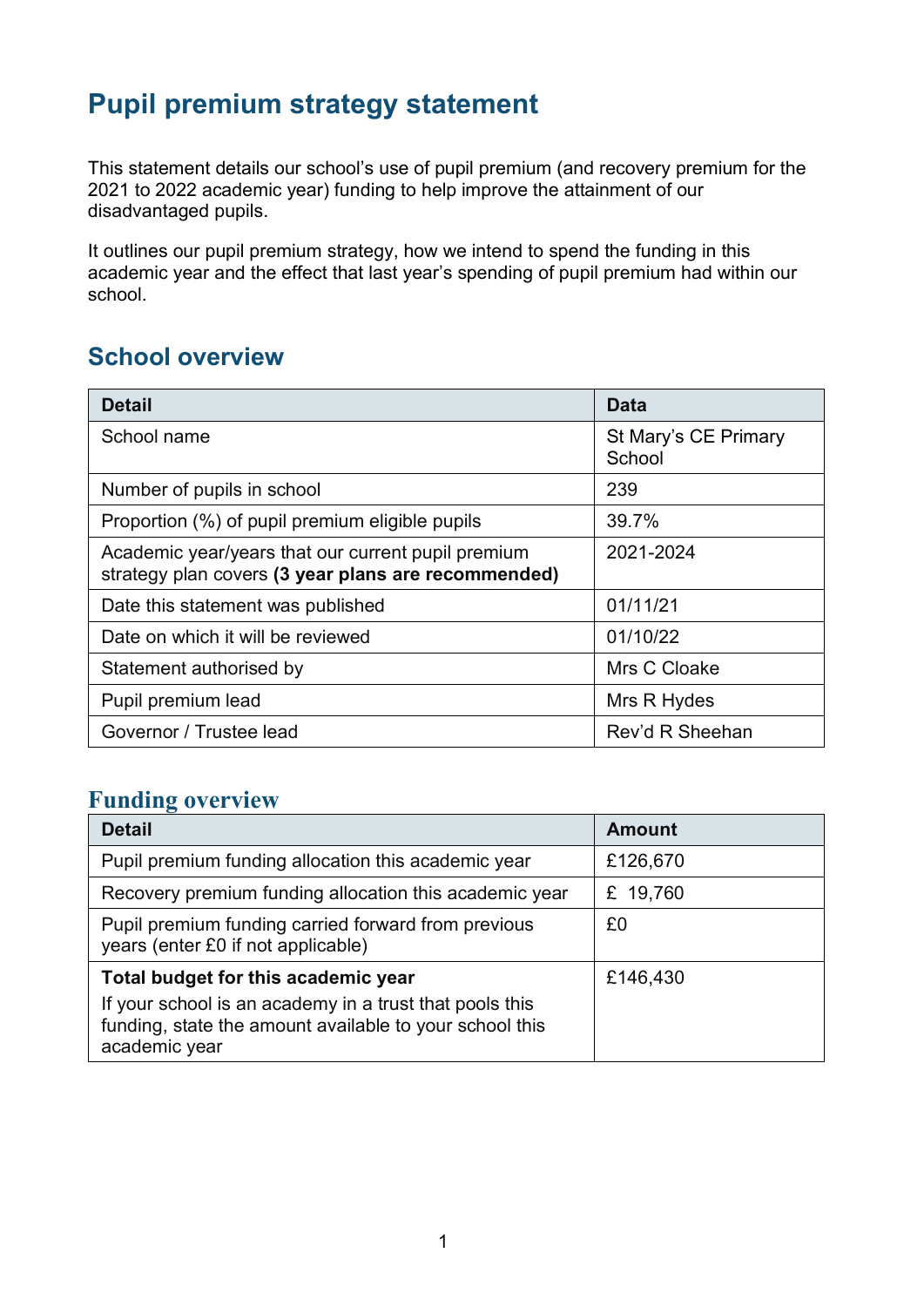# **Part A: Pupil premium strategy plan**

## **Statement of intent**

Our ultimate objectives are:

- $\checkmark$  To narrow the attainment gap between disadvantaged and non-disadvantaged pupils.
- $\checkmark$  For all disadvantaged pupils in school to make or exceed nationally expected progress rates.
- $\checkmark$  To support our children's health and wellbeing to enable them to access learning at an appropriate level.

We aim to do this through:

- Delivering a high quality, broad and balanced curriculum that meets the academic, social and emotional needs of all our children
- Ensuring that teaching and learning opportunities meet the needs of all the pupils.
- Ensuring that appropriate provision is made for pupils who belong to vulnerable groups, this includes ensuring that the needs of socially disadvantaged pupils are adequately assessed and addressed.
- When making provision for socially disadvantaged pupils, we recognise that not all pupils who receive free school meals will be socially disadvantaged.
- We also recognise that not all pupils who are socially disadvantaged are registered or qualify for free school meals. We reserve the right to allocate the Pupil Premium Grant to support any pupil or groups of pupils the school has legitimately identified as being socially disadvantaged.
- Pupil premium funding will be allocated following a needs analysis which will identify priority classes, groups or individuals. Limited funding and resources means that not all children receiving free school meals will be in receipt of pupil premium interventions at one time.

Achieving these objectives:

- Ensuring all teaching is good or better thus ensuring that the quality of teaching experienced by all children is improved.
- To recruit a 'Catch Up' teacher providing small group tutoring
- 1:1 and small group support where required or deemed necessary.
- Purchase and deliver a new phonics programme that is DfE accredited
- Provide effective online programmes to allow accelerated progress in key areas
- Pupil premium resources are to be used to target able children on Free School Meals to achieve Age Related Expectations
- Deliver the Wellcomm programme in Reception
- Provide a high quality 'soft' skills development programme for all children
- Provide high quality SEMH support for identified children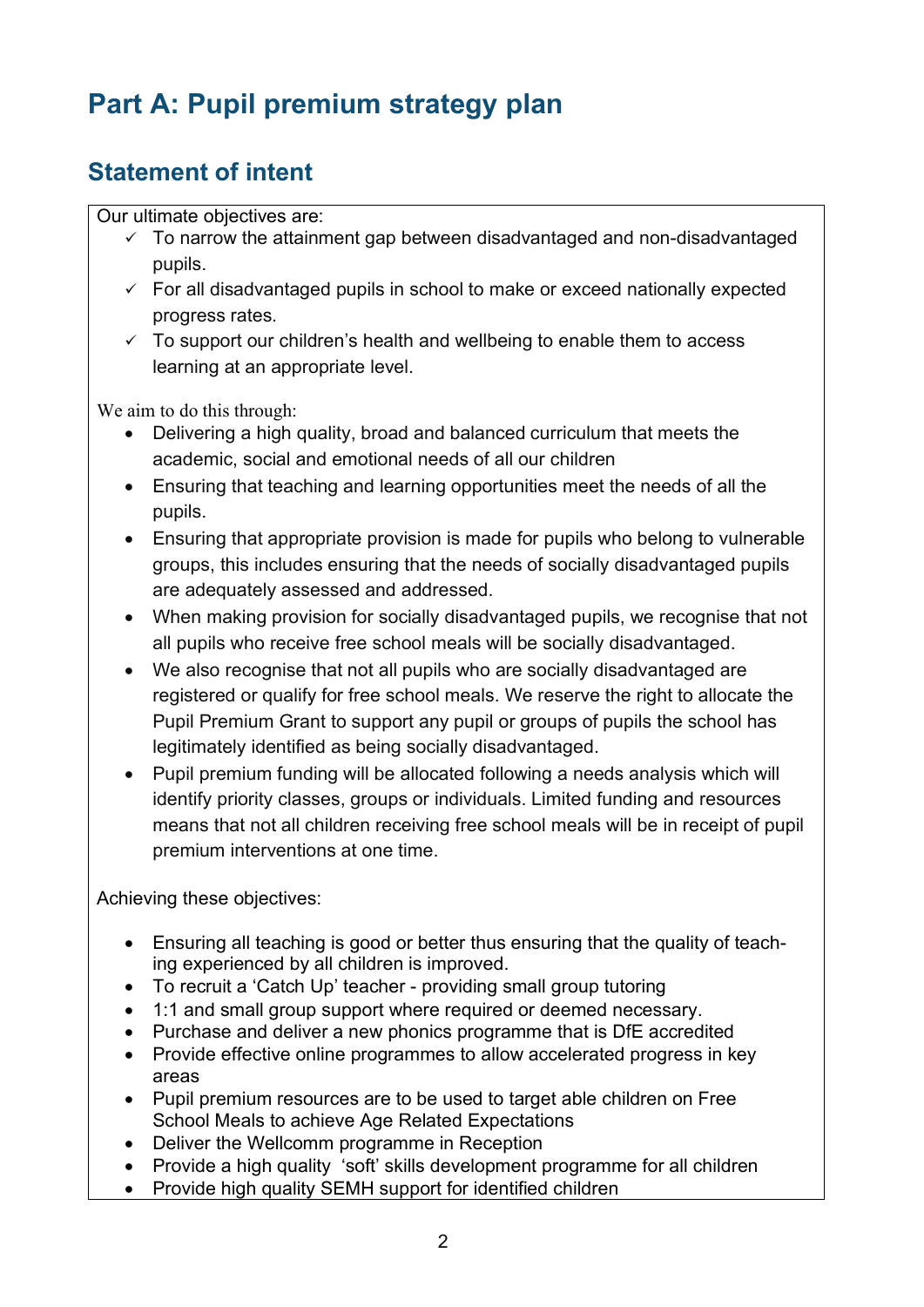- Provide support for families to ensure that all children can access school effectively
- Provide support and challenge for children/families who are persistently absent
- Support payment for residentials.
- Behaviour support.

### **Challenges**

| <b>Challenge</b><br>number | <b>Detail of challenge</b>                                                  |
|----------------------------|-----------------------------------------------------------------------------|
|                            | Early reading and phonics catch up for those who don't pass the Y1<br>check |
|                            | Long term memory                                                            |
| 3                          | Poor parental engagement                                                    |
| 4                          | Poor communication and oracy skills in Reception                            |
| 5                          | Attendance and punctuality concerns                                         |
| 6                          | <b>SEMH</b> concerns across school                                          |
|                            | Attainment gaps in reading, writing and maths                               |

### **Intended outcomes**

| <b>Intended outcome</b>                                                    | <b>Success criteria</b>                                                                                                                        |
|----------------------------------------------------------------------------|------------------------------------------------------------------------------------------------------------------------------------------------|
| Progress in Reading                                                        | Achieve national average progress<br>scores in KS2 Reading                                                                                     |
| Progress in Writing                                                        | Achieve national average progress<br>scores in KS2 Writing                                                                                     |
| Progress in Mathematics                                                    | Achieve national average progress<br>scores in KS2 Maths                                                                                       |
| Improved attendance and punctuality                                        | Ensure attendance of disadvantaged<br>pupils is in line with non-disadvantaged                                                                 |
| Improved progress in Phonics                                               | Ensure all relevant staff have received<br>training to deliver new phonics scheme<br>effectively- attainment in line with<br>national at least |
| Improved long term memory of children                                      | Whole school CPD on Rosenshine's<br>Principles and retrieval practice to<br>enhance Quality First Teaching                                     |
| Improved communication skills and oracy<br>skills of children in Reception | Use Wellcomm successfully and all<br>children with no SEN in line with ARE                                                                     |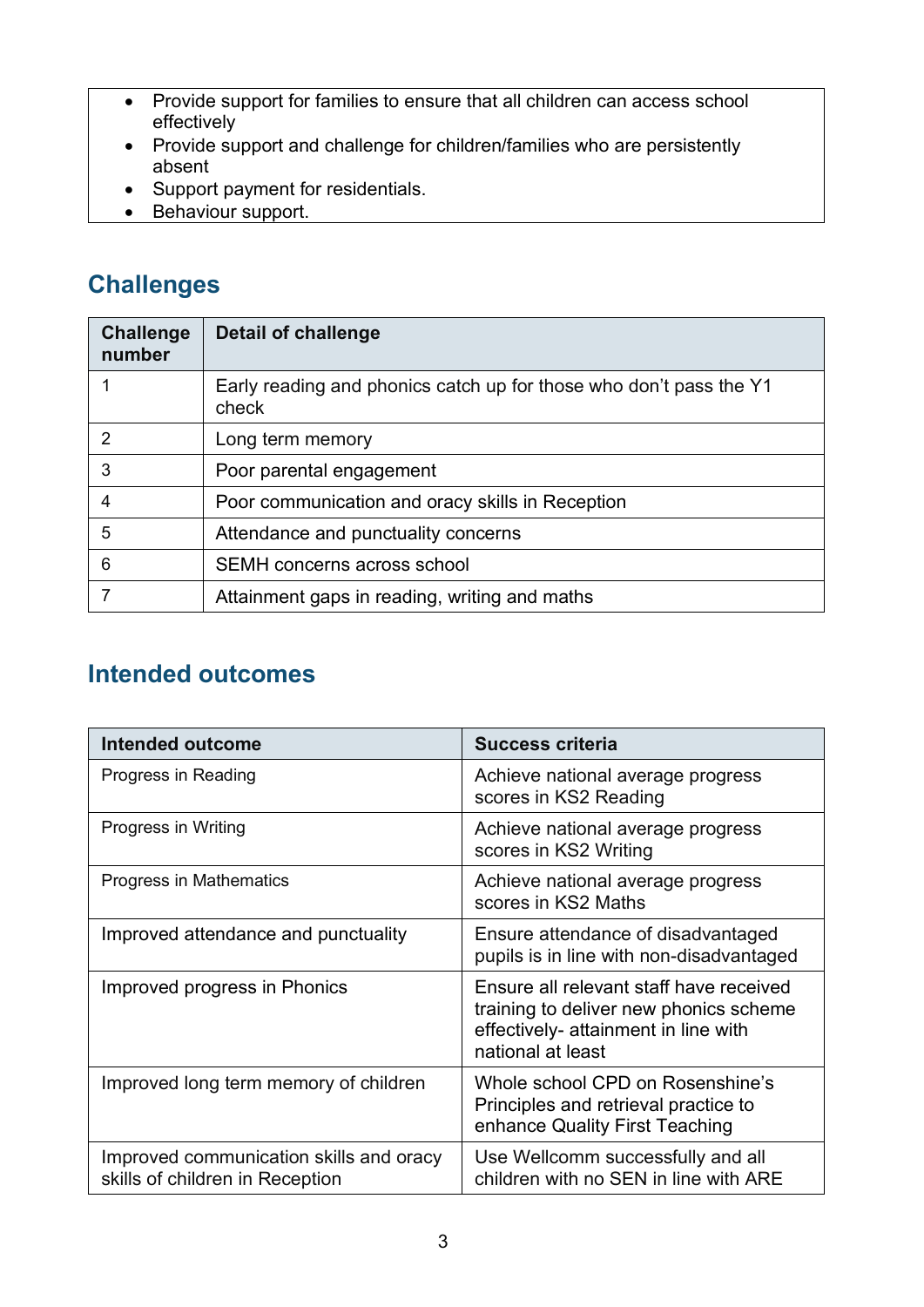| All children 'high school ready' or<br>provided with effective transition and<br>support plan by the end of Y6 | Significant improvement in Boxall or<br>similar assessments. Confident in move<br>to high school. Removal or significant<br>reduction of support by end of Y6 or<br>effective transition programme in place. |
|----------------------------------------------------------------------------------------------------------------|--------------------------------------------------------------------------------------------------------------------------------------------------------------------------------------------------------------|
| Improved attendance of children<br>previously PA                                                               | Rates of PA in line with national                                                                                                                                                                            |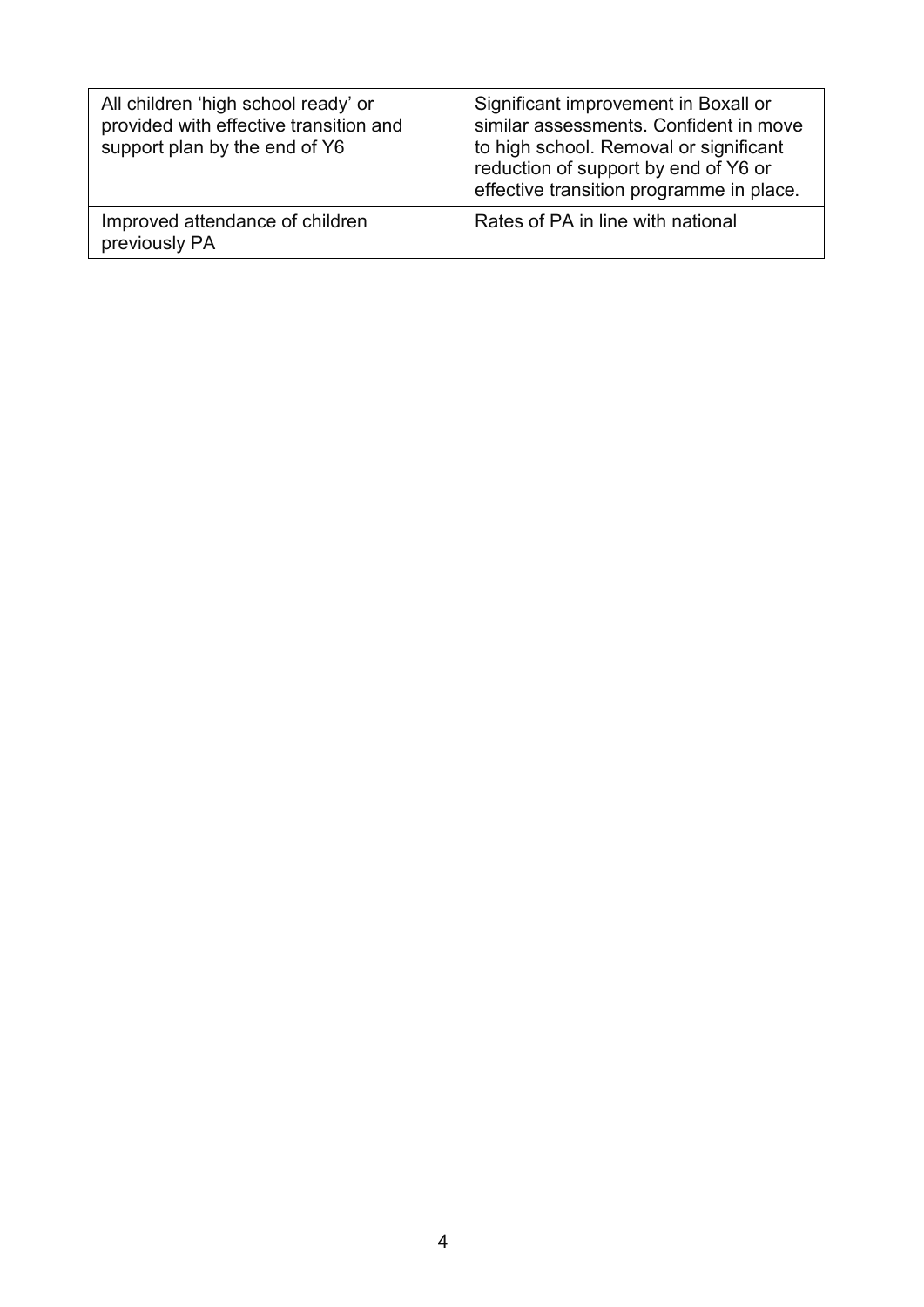# **Activity in this academic year**

### **Teaching (for example, CPD, recruitment and retention)**

Budgeted cost: £45,000

| <b>Activity</b>                                                                                                                                                                                                                    | <b>Evidence that supports this</b><br>approach                                                                                                                                                                                                                                                                                                                                                                                                                                                                                                                                                                                                                                                                                                                                                                       | <b>Challenge</b><br>number(s)<br>addressed |
|------------------------------------------------------------------------------------------------------------------------------------------------------------------------------------------------------------------------------------|----------------------------------------------------------------------------------------------------------------------------------------------------------------------------------------------------------------------------------------------------------------------------------------------------------------------------------------------------------------------------------------------------------------------------------------------------------------------------------------------------------------------------------------------------------------------------------------------------------------------------------------------------------------------------------------------------------------------------------------------------------------------------------------------------------------------|--------------------------------------------|
| Ensure all relevant<br>staff have received<br>training to deliver new<br>phonics scheme<br>effectively                                                                                                                             | $EEF + 5$<br>Phonics is an approach to teaching<br>some aspects of literacy, by<br>developing pupils' knowledge and<br>understanding of the relationship<br>between written symbols and sounds.<br>This involves the skills of hearing,<br>identifying and using the patterns of<br>sounds or phonemes to read written<br>language. The aim is to systematically<br>teach pupils the relationship between<br>these sounds and the written spelling<br>patterns, or graphemes, which<br>represent them. Phonics emphasises<br>the skills of decoding new words by<br>sounding them out and combining or<br>'blending' the sound-spelling patterns.                                                                                                                                                                    | 1, 2, 4, 7                                 |
| Whole school CPD on<br>Rosenshine'sPrinciples<br>and retrieval practice<br>to enhance Quality<br><b>First Teaching</b><br>Co-coaching model of<br>support- teacher and TA<br>working as a team to<br>improve classroom<br>practice | $EEF +6$<br>Feedback is information given to the<br>learner about the learner's<br>performance relative to learning goals<br>or outcomes. It should aim to (and be<br>capable of producing) improvement in<br>students' learning.<br>Feedback redirects or refocuses the<br>learner's actions to achieve a goal, by<br>aligning effort and activity with an<br>outcome. It can be about the output or<br>outcome of the task the process of the<br>task the student's management of their<br>learning or self-regulation, or about<br>them as individuals (which tends to be<br>the least effective).<br>$EEF +7$<br>Metacognition and self-regulation<br>approaches to teaching support pupils<br>to think about their own learning more<br>explicitly, often by teaching them<br>specific strategies for planning, | 1, 2, 7                                    |
|                                                                                                                                                                                                                                    | monitoring, and evaluating their<br>learning.<br>Interventions are usually designed to<br>give pupils a repertoire of strategies to<br>choose from and the skills to select the                                                                                                                                                                                                                                                                                                                                                                                                                                                                                                                                                                                                                                      |                                            |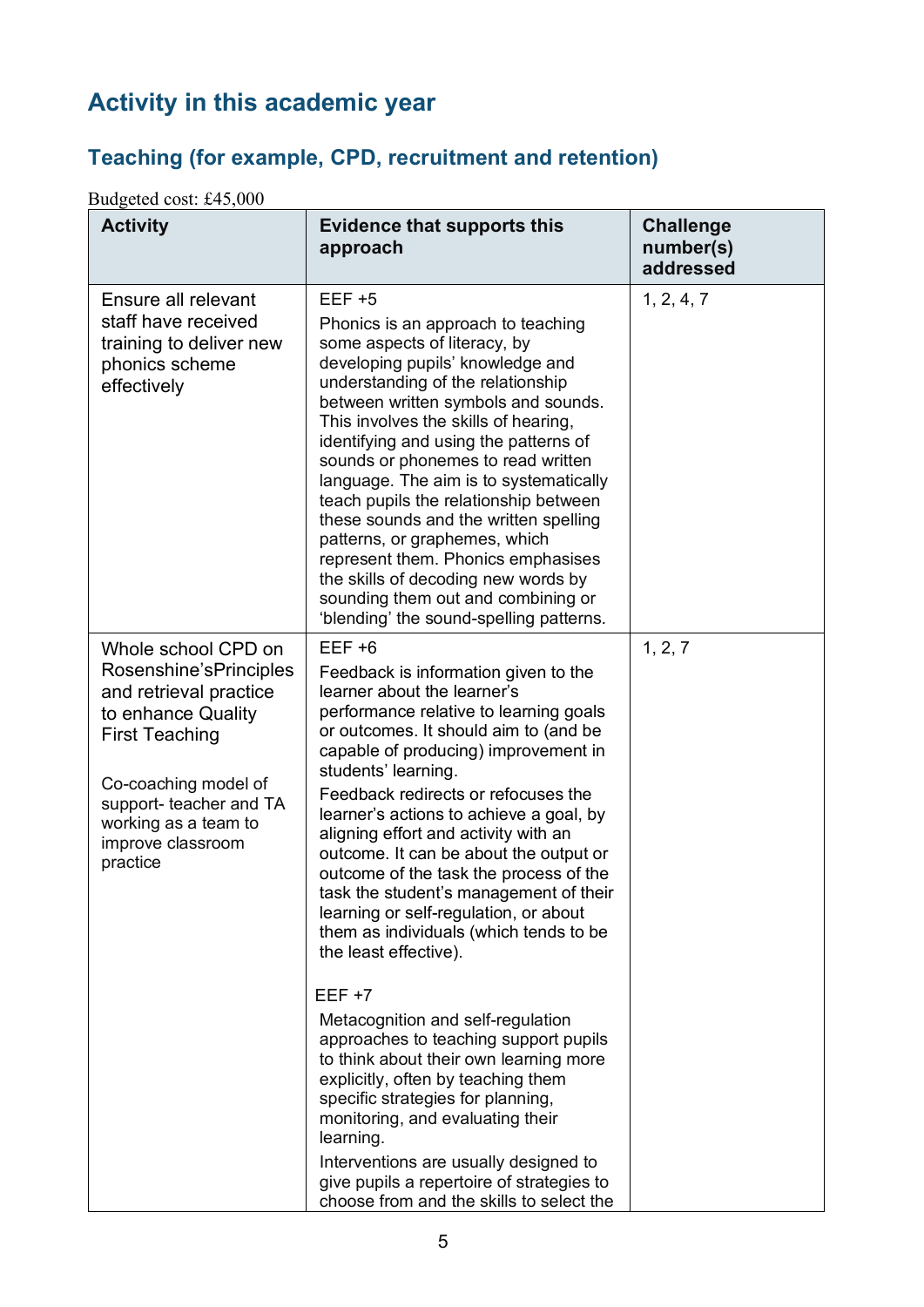|                                                                                                                                                                                                                                          | most suitable strategy for a given<br>learning task.                                                                                                                                                                                                                                                                                                                                                                                                                                                                                                                                                                                                                              |         |
|------------------------------------------------------------------------------------------------------------------------------------------------------------------------------------------------------------------------------------------|-----------------------------------------------------------------------------------------------------------------------------------------------------------------------------------------------------------------------------------------------------------------------------------------------------------------------------------------------------------------------------------------------------------------------------------------------------------------------------------------------------------------------------------------------------------------------------------------------------------------------------------------------------------------------------------|---------|
| PiXL diagnostic and<br>intervention<br>programme                                                                                                                                                                                         | $EEF$ – evidence insights<br>Diagnostic assessments provide opportuni-<br>ties to reflect on pupils' thinking, strengths,<br>and weaknesses. They can give useful in-<br>sights into pupil learning, although interpret-<br>ing the information they produce requires<br>some level of professional judgement from<br>teachers, as there are many reasons why pu-<br>pils might answer a question in a certain<br>way. When used effectively, diagnostic as-<br>sessments can indicate areas for develop-<br>ment with individual pupils or across classes<br>and year groups. Some methods can also<br>help teachers isolate the specific misconcep-<br>tions pupils might hold. | 2,7     |
| <b>Skills Builder</b><br>curriculum- delivered<br>across school                                                                                                                                                                          | $EEF (+4)$<br>Social and Emotional Learning – interven-<br>tions which target social and emotional<br>learning seek to improve pupil's interaction<br>with others and self-management of emo-<br>tions, rather than focusing directly on the ac-<br>ademic or cognitive elements of learning.<br>SEL interventions might focus on the ways<br>in which students work with (and alongside)<br>their peers, teachers, family and community.<br>These include: specialised programmes<br>which are targeted at students with particu-<br>lar social or emotional needs.                                                                                                              | 2,4,6,7 |
| Enhance reading for<br>pleasure through<br>developed reading<br>areas and new library<br>space. Link to<br><b>Accelerated Reader</b><br>programme and<br>teacher modelling of<br>good reading habits.<br>Link to parental<br>engagement. | <b>EEF</b> trial<br>The study found that Year 7 pupils who<br>were offered Accelerated Reader made<br>3 months' additional progress in reading<br>compared to other similar pupils. For<br>pupils eligible for free school meals the<br>figure was 5 months' additional pro-<br>gress.                                                                                                                                                                                                                                                                                                                                                                                            | 1,3,4,7 |

#### **Targeted academic support (for example, tutoring, one-to-one support structured interventions)**

Budgeted cost: £70,910

| <b>Activity</b>                 | <b>Evidence that supports this</b><br>approach | Challenge<br>number(s)<br>addressed |
|---------------------------------|------------------------------------------------|-------------------------------------|
| Continue to use the<br>Wellcomm | $EEF + 6$                                      | 1, 4                                |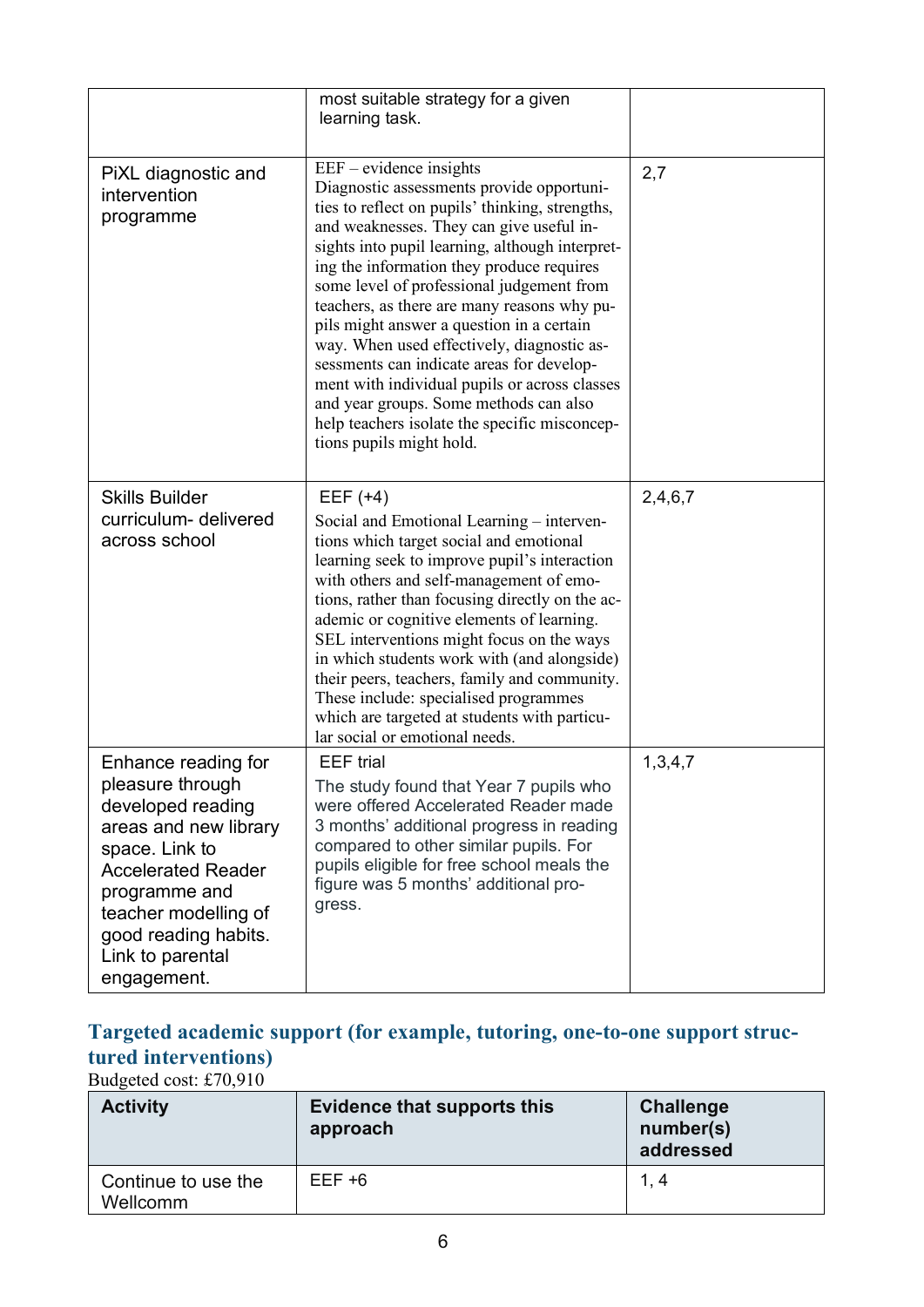| Intervention<br>programme to<br>identified pupils in<br>Reception                                                                                                                | Oral language interventions are based<br>on the idea that comprehension and<br>reading skills benefit from explicit<br>discussion of either content or<br>processes of learning, or both, oral<br>language interventions aim to support<br>learners' use of vocabulary, articulation<br>of ideas and spoken expression.                                                                                                                                                                                                                                                                                                                                       |                |
|----------------------------------------------------------------------------------------------------------------------------------------------------------------------------------|---------------------------------------------------------------------------------------------------------------------------------------------------------------------------------------------------------------------------------------------------------------------------------------------------------------------------------------------------------------------------------------------------------------------------------------------------------------------------------------------------------------------------------------------------------------------------------------------------------------------------------------------------------------|----------------|
| Establish small group<br>reading, writing and<br>maths interventions<br>for pupils falling<br>behind age related<br>expectations<br>(Soundswrite, IDL,<br>Lexia, PiXL therapies) | $EEF +6$<br>Reading comprehension strategies<br>focus on the learners' understanding of<br>written text. Pupils learn a range of<br>techniques which enable them to<br>comprehend the meaning of what they<br>read. These can include: inferring<br>meaning from context; summarising or<br>identifying key points; using graphic or<br>semantic organisers; developing<br>questioning strategies; and monitoring<br>their own comprehension and then<br>identifying and resolving difficulties for<br>themselves<br>EEF - diagnostic assessments -<br>evidence insights<br>NCETM - mastering number, sustaining<br>mastery – government funded<br>programmes | 1, 2, 4, 7     |
| Additional teacher to<br>provide 1:3 tutoring<br>programme over<br>three days per week                                                                                           | Use of school-led tutoring grand and<br>recovery premium                                                                                                                                                                                                                                                                                                                                                                                                                                                                                                                                                                                                      | $\overline{7}$ |

### **Wider strategies (for example, related to attendance, behaviour, wellbeing)**

Budgeted cost: £30,520

| <b>Activity</b>                                                       | <b>Evidence that supports this</b><br>approach                                                                                                                                                                                                                                                  | <b>Challenge</b><br>number(s)<br>addressed |
|-----------------------------------------------------------------------|-------------------------------------------------------------------------------------------------------------------------------------------------------------------------------------------------------------------------------------------------------------------------------------------------|--------------------------------------------|
| Pastoral team to<br>deliver 1:1 and small<br>group SEMH<br>programmes | EEF $(+4)$<br>Social and Emotional Learning -<br>interventions which target social and<br>emotional learning seek to improve<br>pupil's interaction with others and self-<br>management of emotions, rather than<br>focusing directly on the academic or<br>cognitive elements of learning. SEL | 3,5,6,7                                    |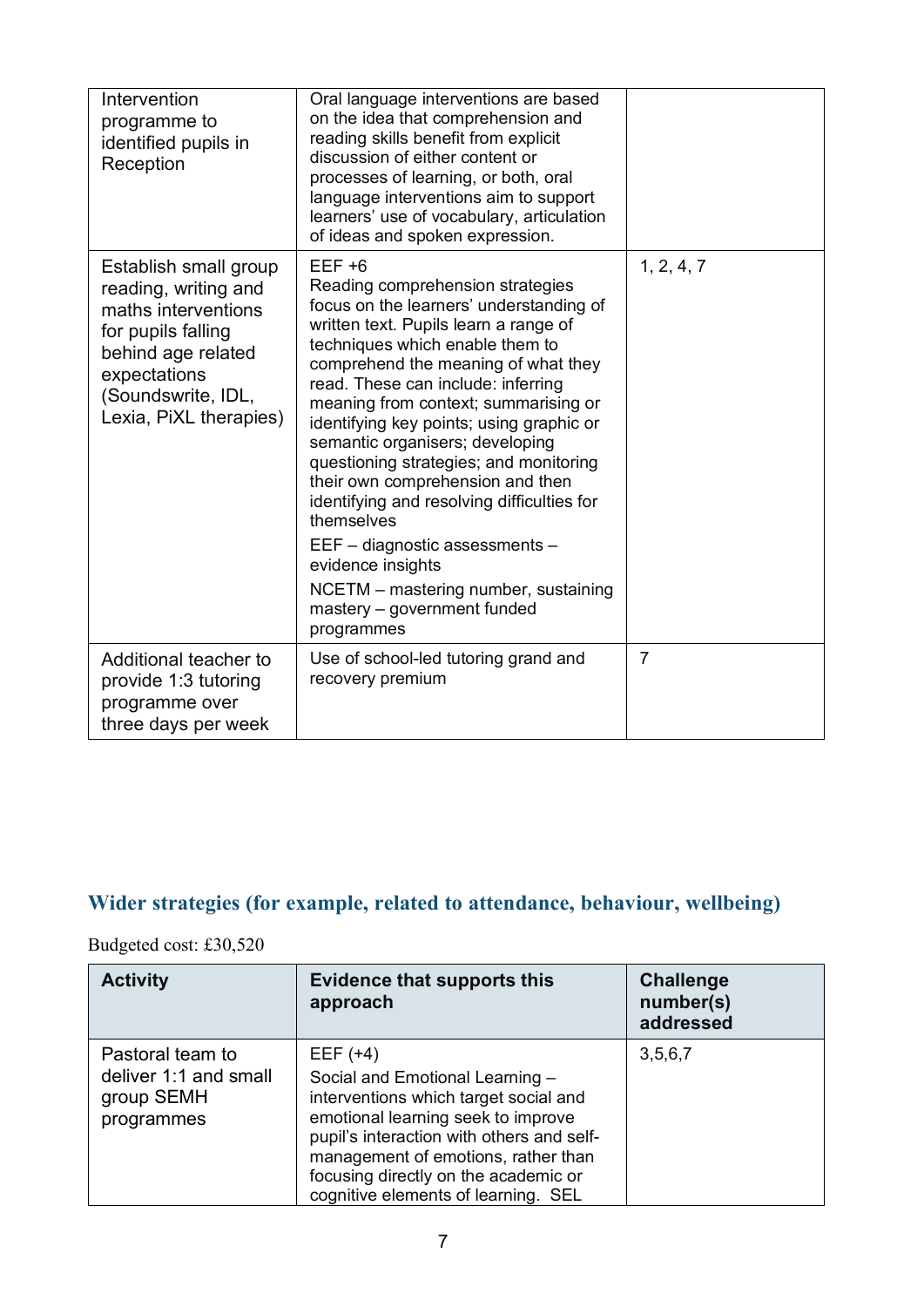|                                                                                                  | interventions might focus on the ways in                                                                                                                                                                                                                                                                                                                                                                                                                                                                                                                                                                                                                                                                                          |         |
|--------------------------------------------------------------------------------------------------|-----------------------------------------------------------------------------------------------------------------------------------------------------------------------------------------------------------------------------------------------------------------------------------------------------------------------------------------------------------------------------------------------------------------------------------------------------------------------------------------------------------------------------------------------------------------------------------------------------------------------------------------------------------------------------------------------------------------------------------|---------|
|                                                                                                  | which students work with (and<br>alongside) their peers, teachers, family<br>and community. These include:<br>specialised programmes which are<br>targeted at students with particular<br>social or emotional needs.                                                                                                                                                                                                                                                                                                                                                                                                                                                                                                              |         |
| Pastoral team to<br>support families with<br>attendance,<br>engagement and<br><b>SEMH</b> issues | $EEF (+5)$<br>Disadvantaged pupils are less likely to<br>benefit from having a space to conduct<br>home learning. Evidence also suggests<br>that disadvantaged pupils make less<br>academic progress, and sometimes<br>attainment levels even regress during<br>the summer holidays, due to the level of<br>formal and informal learning activities<br>they do or do not participate in. By<br>designing and delivering effective<br>approaches to support parental<br>engagement, schools and teachers may<br>be able to mitigate some of these<br>causes of educational disadvantage,<br>supporting parents to assist their<br>children's learning or their self-<br>regulation, as well as specific skills,<br>such as reading | 3,5,6,7 |
| Provide counselling<br>and play therapy<br>services for our most<br>vulnerable children          | EEF $(+4)$<br>Social and Emotional Learning -<br>interventions which target social and<br>emotional learning seek to improve<br>pupil's interaction with others and self-<br>management of emotions, rather than<br>focusing directly on the academic or<br>cognitive elements of learning. SEL<br>interventions might focus on the ways in<br>which students work with (and<br>alongside) their peers, teachers, family<br>and community. These include:<br>specialised programmes which are<br>targeted at students with particular<br>social or emotional needs.                                                                                                                                                               | 5,6,7   |

### **Total budgeted cost: £ 146,430**